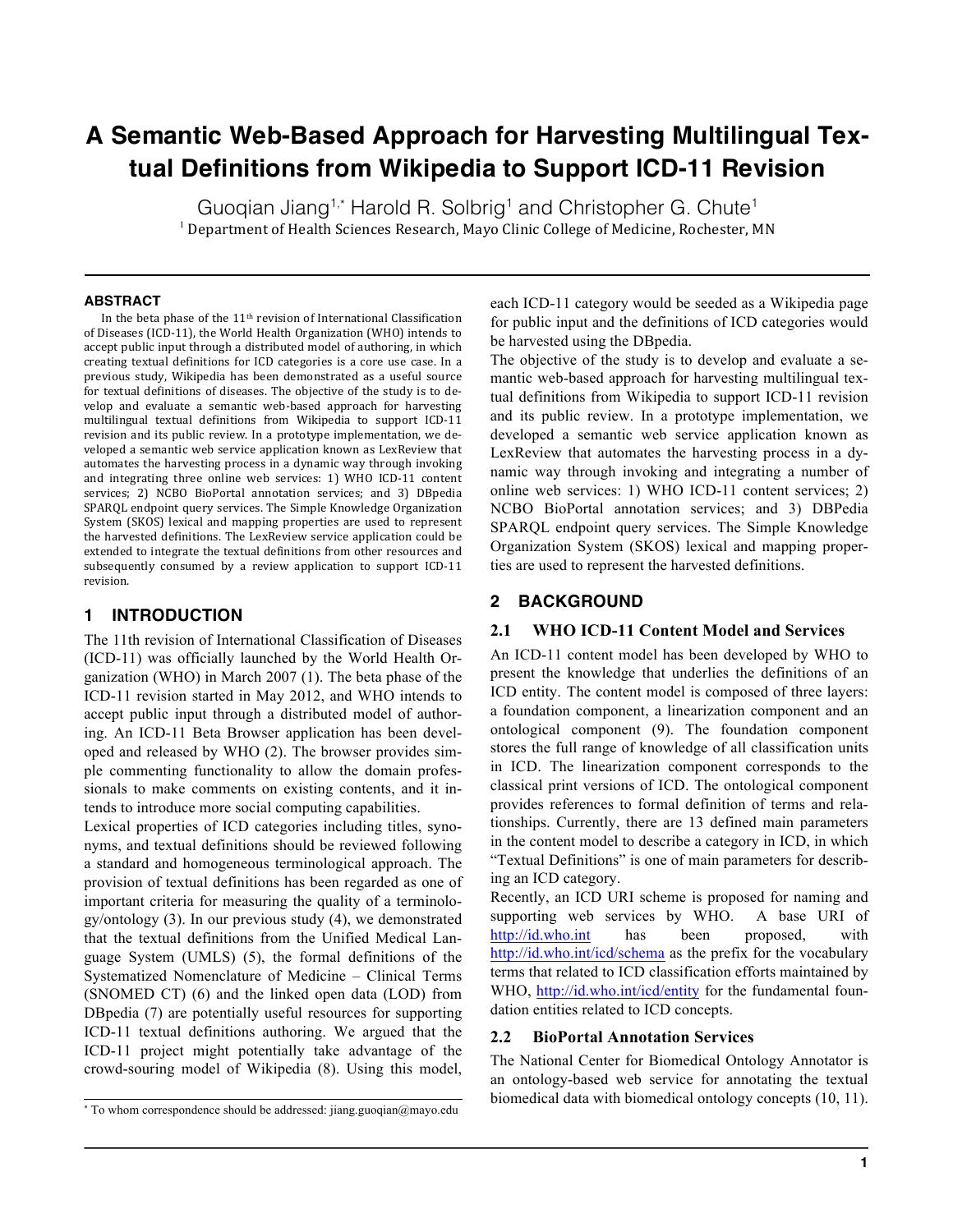The biomedical community can use the Annotator service to tag datasets automatically with concepts from more than 300 ontologies coming from the two most important biomedical ontology & terminology repositories: the Unified Medical Language System (UMLS) Metathesaurus and NCBO BioPortal. Such annotations contribute to create a biomedical semantic web that facilitates translational scientific discoveries by integrating annotated data. In this study, the Medical Subject Headings (MeSH) (12) was configured to annotate the preferred labels of ICD-11 categories.

## **2.3 DBpedia SPARQL Endpoint**

DBpedia is a crowd-sourced community effort to extract structured information from Wikipedia and make this information available on the Web (7). DBpedia adopts Semantic Web Linked Open Data technology and its datasets are rendered in RDF format and can be accessed online via a public SPARQL query endpoint at http://dbpedia.org/sparql. The endpoint is provided using OpenLink Virtuoso as the back-end RDF database engine.

DBpedia also defines an ontology to organize its datasets. The ontology is a shallow, cross-domain ontology and covers 359 classes that form a subsumption hierarchy and are described by 1,775 different properties. In this study, we used one of the classes http://dbpedia.org/ontology/Disease and extracted all instances of the class for obtaining textual definitions.

## **2.4 Semantic Web Technologies**

The World Wide Web consortium (W3C) is the main standards body for the World Wide Web (13). The goal of the W<sub>3</sub>C is to develop interoperable technologies and tools as well as specifications and guidelines to lead the web to its full potential. The resource description framework (RDF), web ontology language (OWL), and SPARQL (a recursive acronym for **S**PARQL **P**rotocol and **R**DF **Q**uery **L**anguage) specifications have all achieved the level of W3C recommendations, and are becoming generally accepted and widely used.

The SKOS data model views a knowledge organization system as a concept scheme comprising a set of concepts (14).The vocabulary used in the SKOS data model is a set of URIs that specifies the notion of SKOS concepts, concept schemes, lexical labels, notations, documentation properties and semantic relations. SKOS data are expressed as RDF triples. An increasing number of SKOS datasets in RDF are publicly available.

# **3 SYSTEM ARCHITECTURE**

Figure 1 shows the system architecture of our approach. The LexReview service appplication invoked and integrated mainly three web services: 1) WHO ICD-11 content services for retrieving preferred label and definition for a target ICD entity; 2) NCBO BioPortal annotation services for retrieving the MeSH term annotation and its ID; and 3) DBpedia SPARQL endpoint query services for retrieving textual definitions by MeSH ID.



Figure 1. System architecture of the LexReview service application.

# **4 PROTOTYPE IMPLEMENTATION**

The LexReview service application was implemented using a Java-based RESTful web services JAX-RS API known as Jersey (15) and a Jena ARQ API (16) that is a Java-based query engine for Jena that supports SPARQL RDF query language.

The service application accepts a standard URI of a single ICD entity as input. For example, the URI http://id.who.int/icd/entity/718946808 represents an ICD entity Angina pectoris. Figure 2 shows the HTML rendering of the ICD entity Angina pectoris dispalyed through a web browser.

The content of an ICD-11 entity can be accessed through Content Negotiation that is a mechanism of RESTful services that makes it possible to serve different representation of a resource at the same URI. The WHO ICD content services provide the content representation in the formats of HTML, RDF and JSON. First, the system retrieved the title and definition of a target ICD entity based on its RDF rendering, in which the SKOS lexical properties skos:prefLabel and skos:definition are used to represent the values.

Second, the system invoked NCBO BioPortal annotation services using the title of a target ICD entity as the input. The annotation services were configured to use the ontology MeSH only and the semantic types within the semantic group Disorders (17)(see Table 1). The annotation services provide a score for each annotation that is the weight based on the annotation context. In this prototype implmentation, we harvested those annotation with the score=10, meaning that a direct annotation is matched with a concept preferred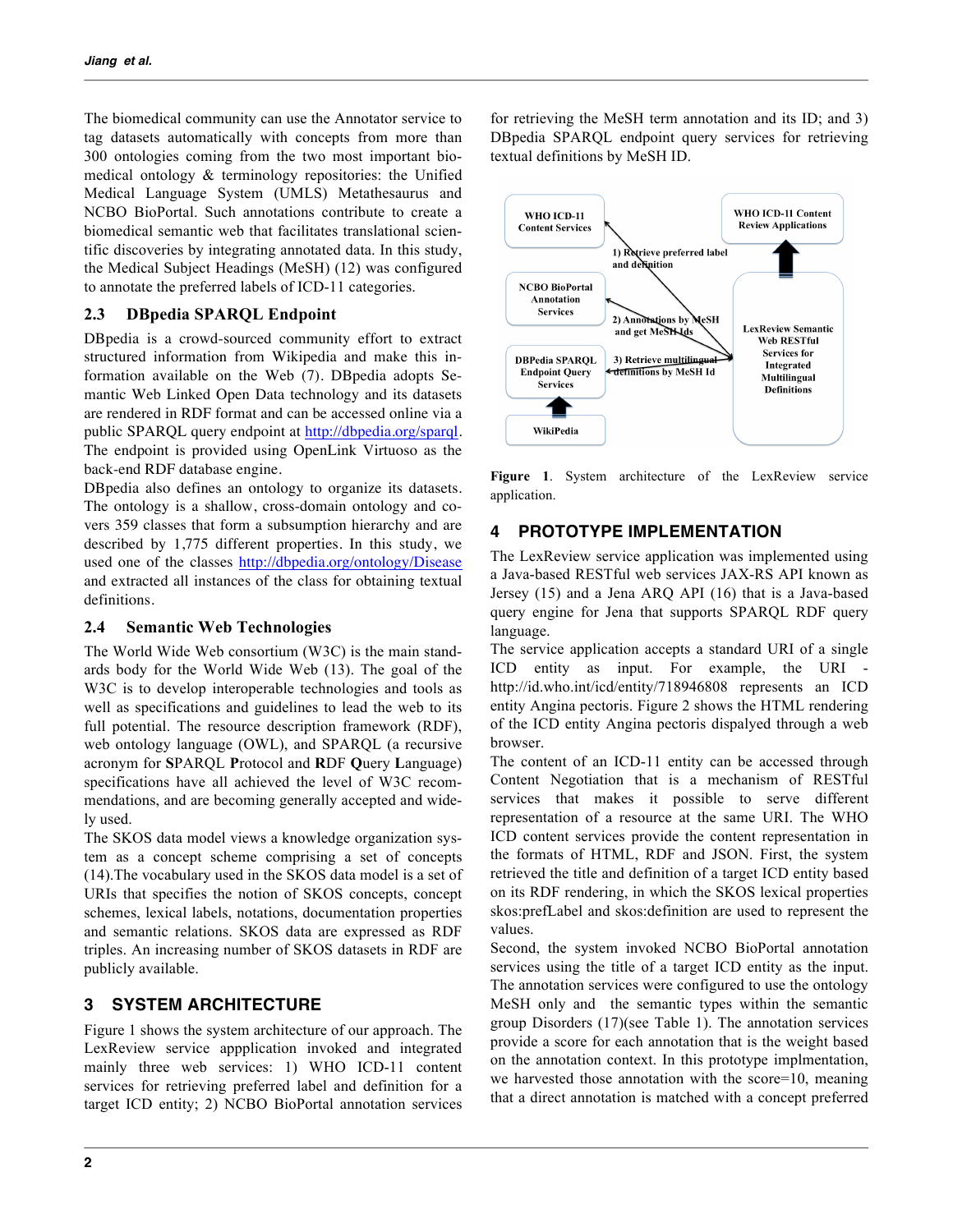name. We then retrieved the MeSH ID, preferred name and URI of each annotation.

| $\frac{1}{2}$<br>000<br>Angina pectoris                                                                                                                                                                                                                                                                                                                               |
|-----------------------------------------------------------------------------------------------------------------------------------------------------------------------------------------------------------------------------------------------------------------------------------------------------------------------------------------------------------------------|
| $\circ$<br>d.who.int/icd/entity/718946808<br>÷<br>Ċ<br>Reader<br>Þ                                                                                                                                                                                                                                                                                                    |
| Angina pectoris<br>(permalink)<br>Parent                                                                                                                                                                                                                                                                                                                              |
| Ischaemic heart disease<br>$\bullet$                                                                                                                                                                                                                                                                                                                                  |
| Child                                                                                                                                                                                                                                                                                                                                                                 |
| • Unstable angina<br>• Coronary vasospastic disease<br>• Stable angina<br>• Microvascular angina                                                                                                                                                                                                                                                                      |
| Title                                                                                                                                                                                                                                                                                                                                                                 |
| • Angina pectoris                                                                                                                                                                                                                                                                                                                                                     |
| Synonym                                                                                                                                                                                                                                                                                                                                                               |
| • Stenocardia<br>• effort angina<br>• cardiac angina<br>• angor pectoris<br>• anginal syndrome<br>• angina of effort<br>• Angina: NOS<br>• Angina: cardiac<br>• Anginal syndrome<br>• Ischaemic chest pain<br>• Angina<br>• angina pectoris syndrome<br>• angina syndrome<br>• ap - angina pectoris<br>• cardiac angina syndrome<br>• ischemic heart disease - angina |
| Definition                                                                                                                                                                                                                                                                                                                                                            |
| • Angina pectoris is the result of myocardial ischemia caused by an imbalance                                                                                                                                                                                                                                                                                         |

between myocardial blood supply and oxygen demand. Angina is a common presenting symptom (typically, chest pain) among patients with coronary artery disease.

**Figure 2**. The HTML rendering of the ICD entity Angina pectoris.

**Table 1.** A list of semantic types within the semantic group Disorders

| DISO Disorders T020 Acquired Abnormality             |
|------------------------------------------------------|
| DISO Disorders T190 Anatomical Abnormality           |
| DISO Disorders T049 Cell or Molecular Dysfunction    |
| DISO Disorders T019 Congenital Abnormality           |
| DISO Disorders T047 Disease or Syndrome              |
| DISO Disorders T050 Experimental Model of Disease    |
| DISO Disorders T033 Finding                          |
| DISO Disorders T037 Injury or Poisoning              |
| DISO Disorders T048 Mental or Behavioral Dysfunction |
| DISO Disorders T191 Neoplastic Process               |
| DISO Disorders T046 Pathologic Function              |
| DISO Disorders T184 Sign or Symptom                  |

Third, when the system had a MeSH term annotated for a target ICD entity, the system invoked the DBpedia SPARQL enpoint to retrieve the textual definitions of a DBpedia entry coded in a MeSH ID. Figure 3 shows the SPARQL query used to retrieve mulilingual textual definitions from the instance entries of a DBpedia class "Disease" (i.e., http://dbpedia.org/ontology/Disease).

```
PREFIX dbpedia: <http://dbpedia.org/o
                                                              tology/
PREFIX foaf: <http://xmlns.com/foaf/0.1/>
SELECT DISTINCT ?dbpediaEntry ?abstract ?wikipediaPage WHERE {
   ?dbpediaEntry a <http://dbpedia.org/ontology/Disease>
    PdbpediaEntry dbpedia:abstract ?abstract
   ?dbpediaEntry dbpedia:abstract ?abstract .<br>?dbpediaEntry foaf:isPrimaryTopicOf ?wikipediaPage<br>?dbpediaEntry dbpedia:meshId "DO18805"@en .<br>FILTER (lang(?abstract)="ar" || lang(?abstract)="zl
   FILTER (lang(?abstract)="ar" || lang(?abstract)="ar" || lang(?abstract)="en"<br>||Ilang(?abstract)="ar" || lang(?abstract)="ru" ||lang(?abstract)="es")
<sup>1</sup>
```
**Figure 3**. The SPARQL query used to retrieve multilingual textual definitions from DBpedia for a MeSH ID (e.g., D018805 for the MeSH term Sepsis)

Here, we asserted that the values of the predicate dbpedia:abstract are candidates for textual definitions. We used the language tags as a filter to retrieve those textual definitions in six official languages adopted by the WHO (18), i.e. "ar" standing for Arabic, "zh" for Chinese, "en" for English, "fr" for French, "ru" for Russian, and "es" for Spanish.

Finally, we represented the MeSH mapping based on BioPortal annotation services and the multilingual textual definitions retrieved for a target ICD category in RDF format, in which the SKOS lexical and mapping properties (skos:prefLabel, skos:definition, skos:closeMatch, skos:exactMatch) are used. We then exposed the RDF rendering through a RESTful service API. Figure 4 shows an example of RDF rendering of multilingual textual definitions for a target ICD-11 entity Angina pectoris. As illustrated in the figure, we used the predicate skos:closeMatch to represent the relationship between the target ICD entity and its MeSH annotation http://purl.bioontology.org/ontology/MSH/D000787. We used the predicate skos:exactMatch to represent the relationship between the MeSH annotation with the DBpedia entry http://dbpedia.org/resource/Angina\_pectoris because they share the same MeSH ID. There are 11 definition entries in 5 languages available for the DBpedia entry and the predicate skos:definition is used to represent them. In addition, we also put the original title and definition of the target ICD entity in the RDF rendering using the predicates skos:prefLabel and skos:definition.

The prototype implementation will be accessible soon through

http://informatics.mayo.edu/rest/project/icd11/lexreview/def inition?uri=http://id.who.int/icd/entity/718946808, in which the uri parameter can be replaced by any other ICD entity URIs.

Table 2 shows a list of ICD-11 entity examples (n=10) that have Wikipedia definition matches. The first column in Table 2 shows the ICD-11 entity URI and its preferred label; the second column shows the corresponding Wikipedia URI for each ICD-11 entity matched by the system, and the codes for available languages; the third column shows the MeSH ID being an anchor between an ICD-11 entity and an Wikipedia entry. For each ICD-11 entity in Table 2, the Wikipedia definition entries are available at least in two language codes (range from 2-5 codes). The first author of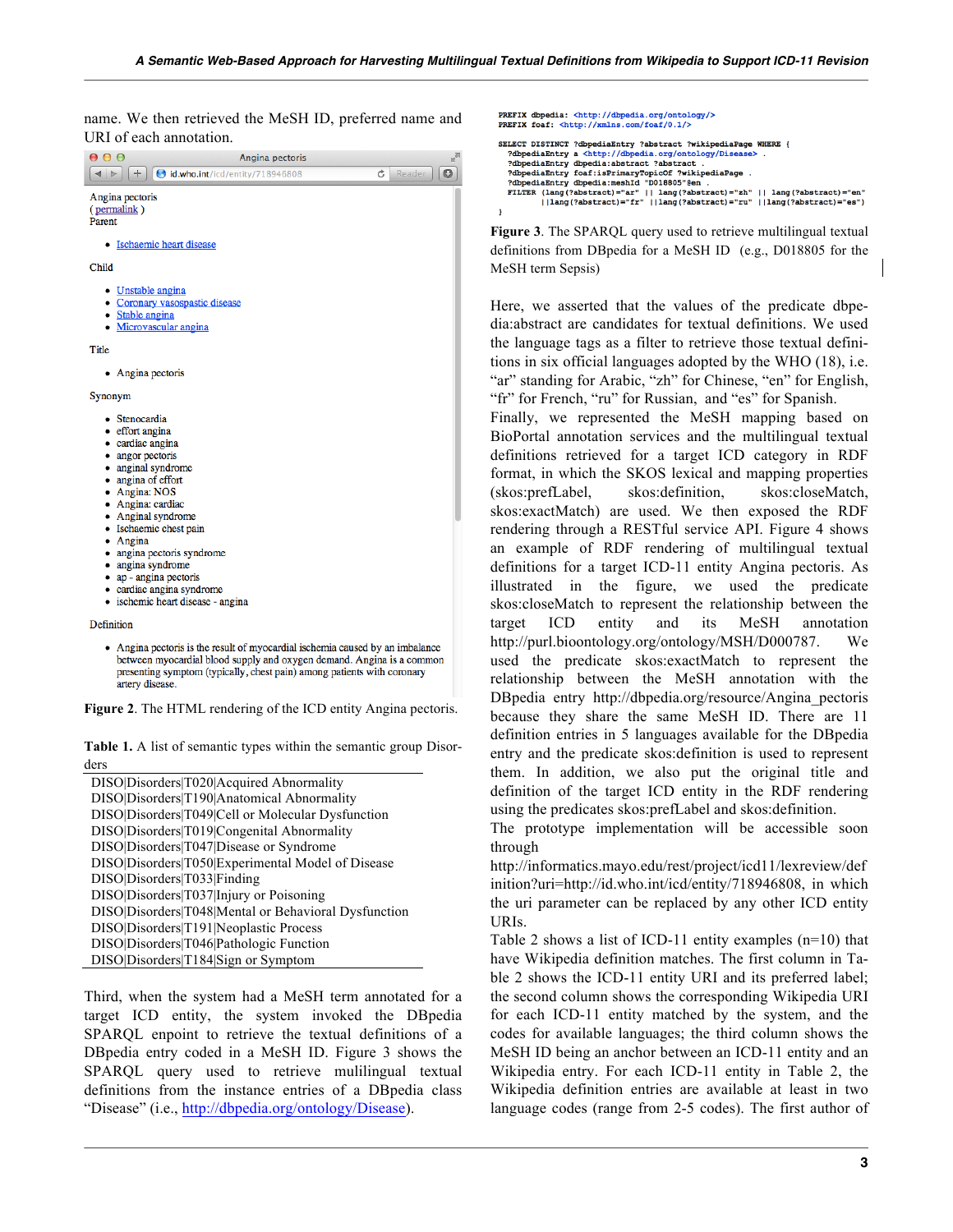

the paper (GJ) reviewed all definition entries in Chinese (n=5) available from the 10 ICD-11 entity examples, and concluded that the quality of the definitions in Chinese are reasonably good and could be useful for supporting ICD-11 multilingual definition authoring.

## **5 DISCUSSION**

In this study, we developed a semantic web service application that provides a dynamic way to harvest textual disease definitions of Wikipedia to support the ICD-11 textual definitions authoring and its public review. The "Dynamic" means that the service application would always retrieve the most current textual definitions stored in the DBpedia dataset. We found that MeSH IDs (i.e., dbpedia:meshId) are used to code the DBpedia entries under the class "Disease", which provide a good anchor to access the textual definitions of a DBpedia entry. As of April 14, 2013, there are 5,126 entries under the class "Disease", of which 2809 (54.8%) entries have MeSH IDs annotated (covering 2505 unique IDs). In total, 19,696 (71.5%) of 27, 540 textual definitions are available for those DBpedia disease entries with MeSH IDs. In future, we will build an approach to match those DBpedia disease entries that do not have MeSH IDs coded.

To get a MeSH term mapping to a target ICD entity, we invoked the BioPortal annotation services. We used a heuristic configuration by restricting the ontology to the MeSH only and setting up the semantic types within the semantic group Disorders. In our previous study, we used the UMLS CUIs to convert the ICD-10 codes to MeSH IDs. Considering that the ICD-11 covers many new terms other than ICD-10 terms, our approach in this prototype implementation may potentially provide a better coverage though a rigorous evaluation would be needed in the future.

In addition, we used SKOS lexical and mapping properties to represent the annotations and harvested textual definitions. The main reason is that the SKOS model provides a set of semantic web friendly signatures with well-defined semantics as we demonstrated in our previous study (19).

In summary, we developed a prototype of semantic web RESTful services that automates harvesting multilingual textual definitions of Wikipedia to support ICD-11 textual definition authoring and its public review. The LexReview service application could be extended to integrate the textual definitions from other resources and subsequently consumed by a review application to support ICD-11 revision. In the future, we plan to evaluate the quality and usefulness of the harvested multilingual definitions in collaboration with WHO ICD-11 revision community.

## **ACKNOWLEDGEMENTS**

This work was supported in part by the SHARP Area 4: Secondary Use of EHR Data (90TR000201).

**Table 2.** A list of ICD-11 entity examples that have Wikipedia definition matches.

| <b>ICD-11 Entity URI (Preferred Label)</b>                                  | Wikipedia URI (Avalilable Language Codes)                                                    | <b>MeSH ID</b> |
|-----------------------------------------------------------------------------|----------------------------------------------------------------------------------------------|----------------|
| http://id.who.int/icd/entity/1719064637 (Blind Loop Syndrome)               | http://en.wikipedia.org/wiki/Blind_loop_syndrome (ru, en)                                    | D005734        |
| http://id.who.int/icd/entity/162683166 (Acute and subacute endocarditis)    | http://en.wikipedia.org/wiki/Endocarditis (ru, fr, es, en)                                   | D004696        |
| http://id.who.int/icd/entity/761947693 (Essential (primary) hypertension)   | http://en.wikipedia.org/wiki/Hypertension (zh, ru, fr, es, en)                               | D006973        |
| http://id.who.int/icd/entity/925320484 (Deep vein thrombosis)               | http://en.wikipedia.org/wiki/Thrombosis (es, en)                                             | D013927        |
| http://id.who.int/icd/entity/884453307 (Sinoatrial block)                   | http://en.wikipedia.org/wiki/Sinoatrial block (fr, en)                                       | D012848        |
| http://id.who.int/icd/entity/1034471684 (Atrial flutter)                    | http://en.wikipedia.org/wiki/Atrial flutter (fr, es, en)                                     | D001282        |
| http://id.who.int/icd/entity/1208831985 (Long QT syndrome)                  | http://en.wikipedia.org/wiki/Long QT syndrome (zh, fr, es, en)                               | D008133        |
| http://id.who.int/icd/entity/1250136584 (Brugada syndrome)                  | http://en.wikipedia.org/wiki/Brugada_syndrome (zh, fr, es, en)                               | D053840        |
| http://id.who.int/icd/entity/1026224967 (Lactose intolerance)               | http://en.wikipedia.org/wiki/Lactose intolerance (zh, ru, fr, es, en)                        | D007787        |
| http://id.who.int/icd/entity/587895568 (Intussusception of small intestine) | http://en.wikipedia.org/wiki/Intussusception_(medical_disorder) (zh, ru, fr, es, en) D007443 |                |